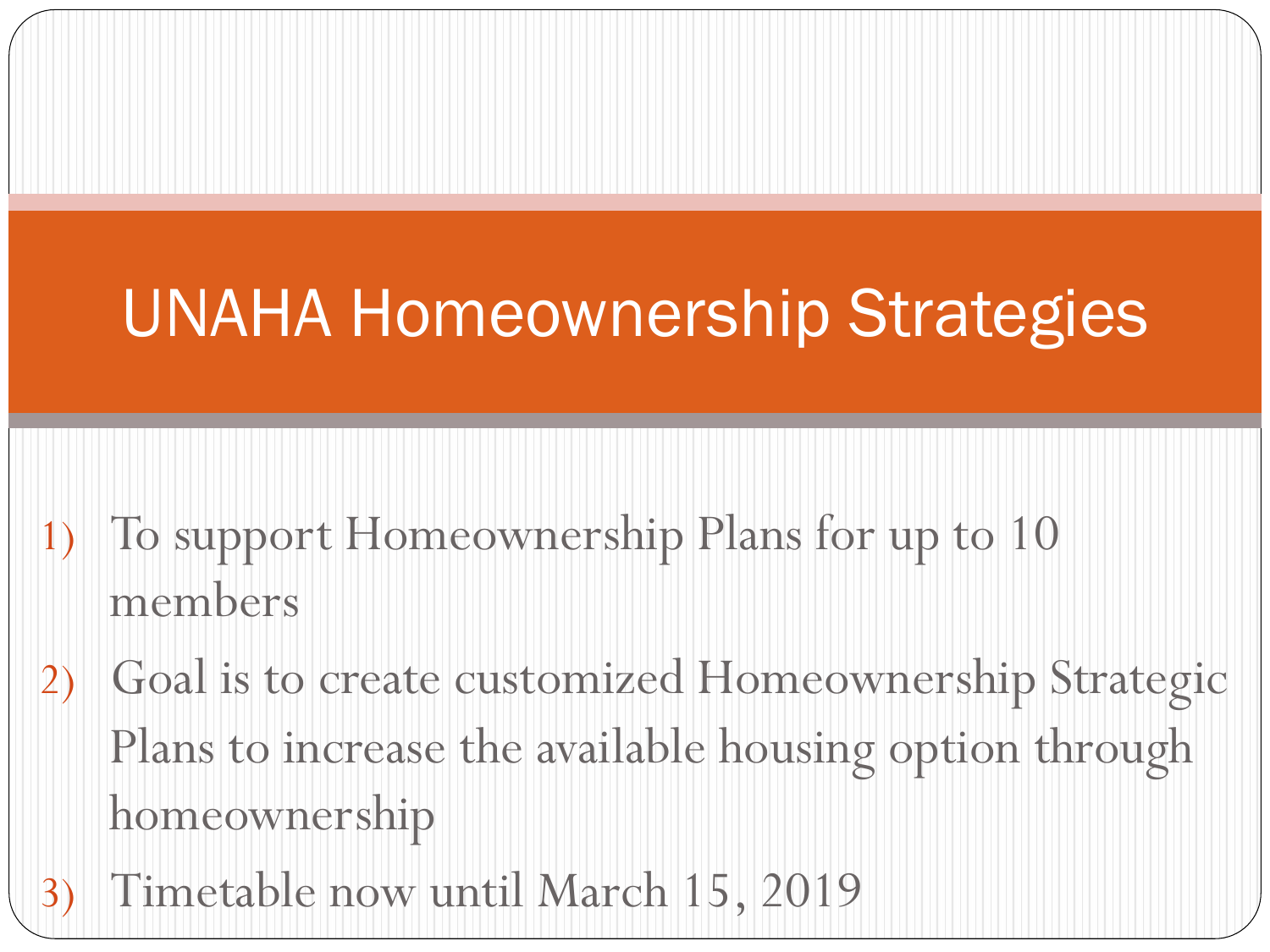A customized Homeownership Strategic Plan documents necessary functions needed to build a housing industry which focuses on individual families controlling their own housing solutions and building wealth for the future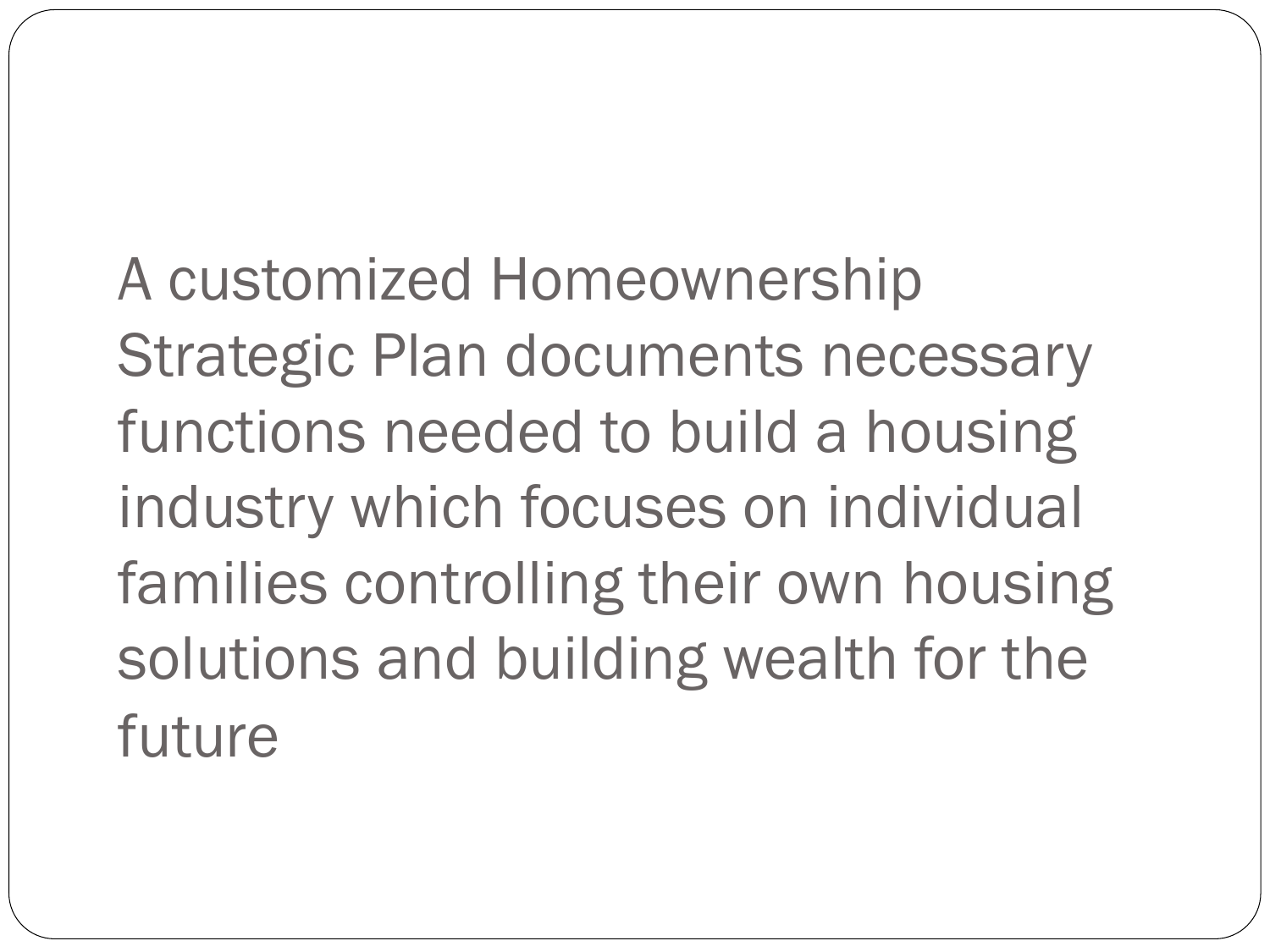# Customized Homeownership Strategic Plan process

- 1) Review of existing housing needs by Category
- 2 ) Assessment of Assets needed to support homeownership
- 3) Assessment of Capacity to support homeownership
- 4) Review of Infrastructure to support homeownership
- 5) Recommendations
- 6) Resources and Partnerships
- 7) Implementation Steps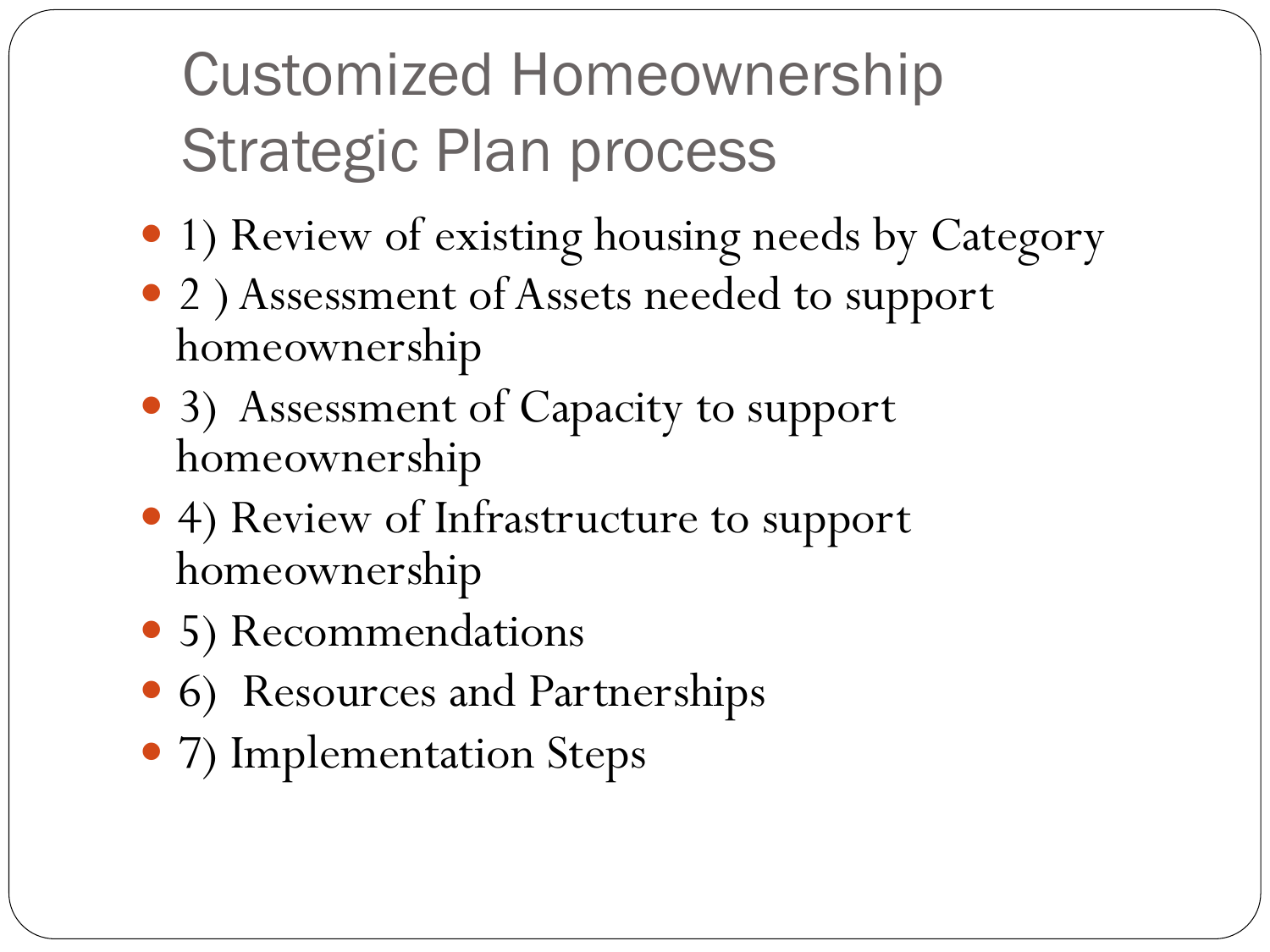# Review of existing housing needs by **Category**

- 1) Identify existing housing available including emergency housing – low income rental – moderate income rental – workforce homeownership – moderate income homeownership
- 2) What future impacts will there be on housing needs ( demographics – economic changes)
- 3) Conditions of existing rental and homeownership stock and expected useful life.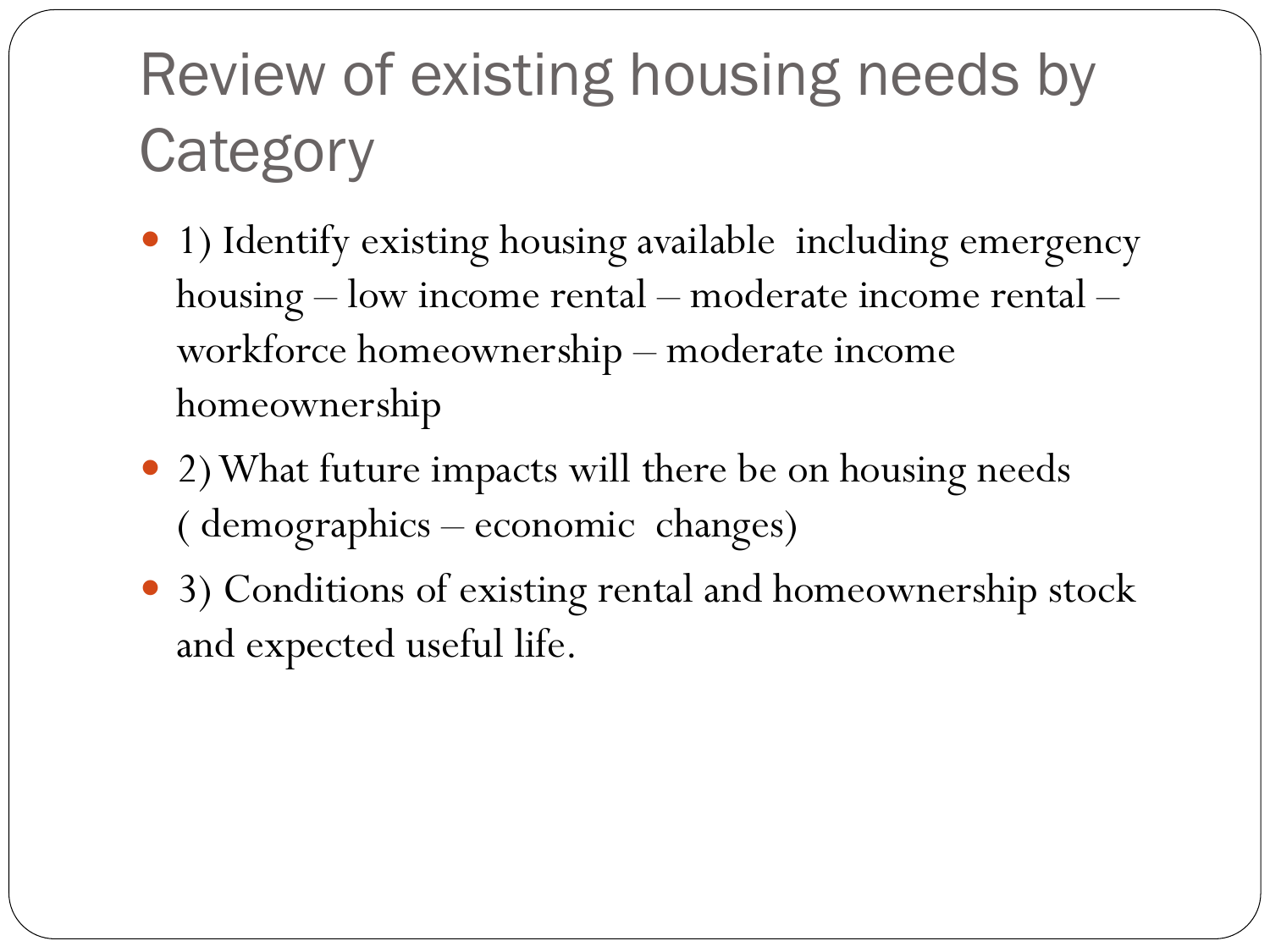Assessment of Assets needed to support homeownership

- 1) Access to land
- 2) Access to mortgage capital
- 3) Access to contractor financing or interim financing construction
- 4) Down payment assistance program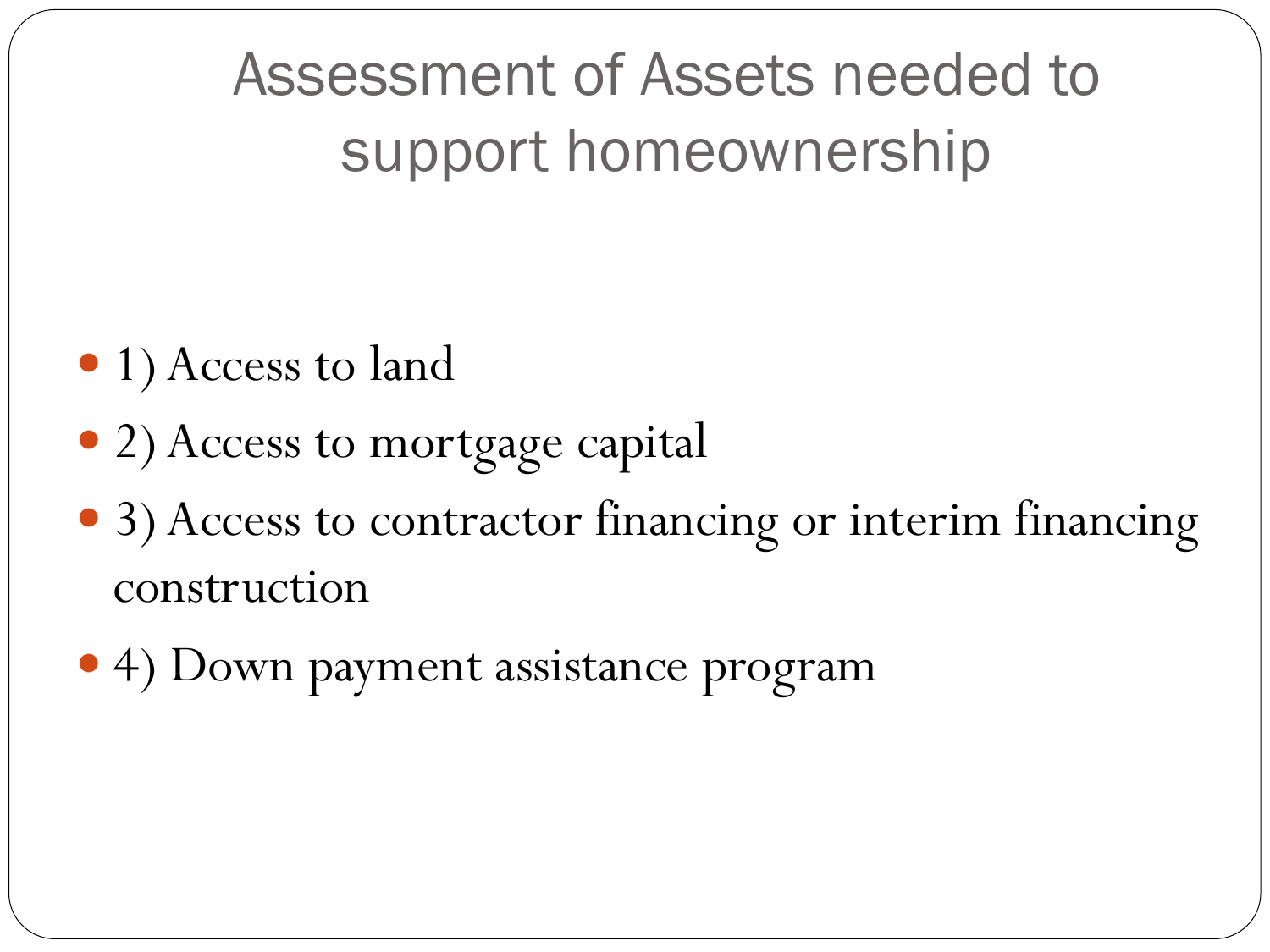## Assessment of Capacity to support homeownership

- 1) Homebuyer readiness Financial Literacy Homebuyer Education – Post Purchase Counseling
- 2) Access to support function such as contractors appraisers – inspectors – centralized mortgage credit applications
- 3) Program and policy development to support or create housing opportunities – Lease to Own Program – subdivision development -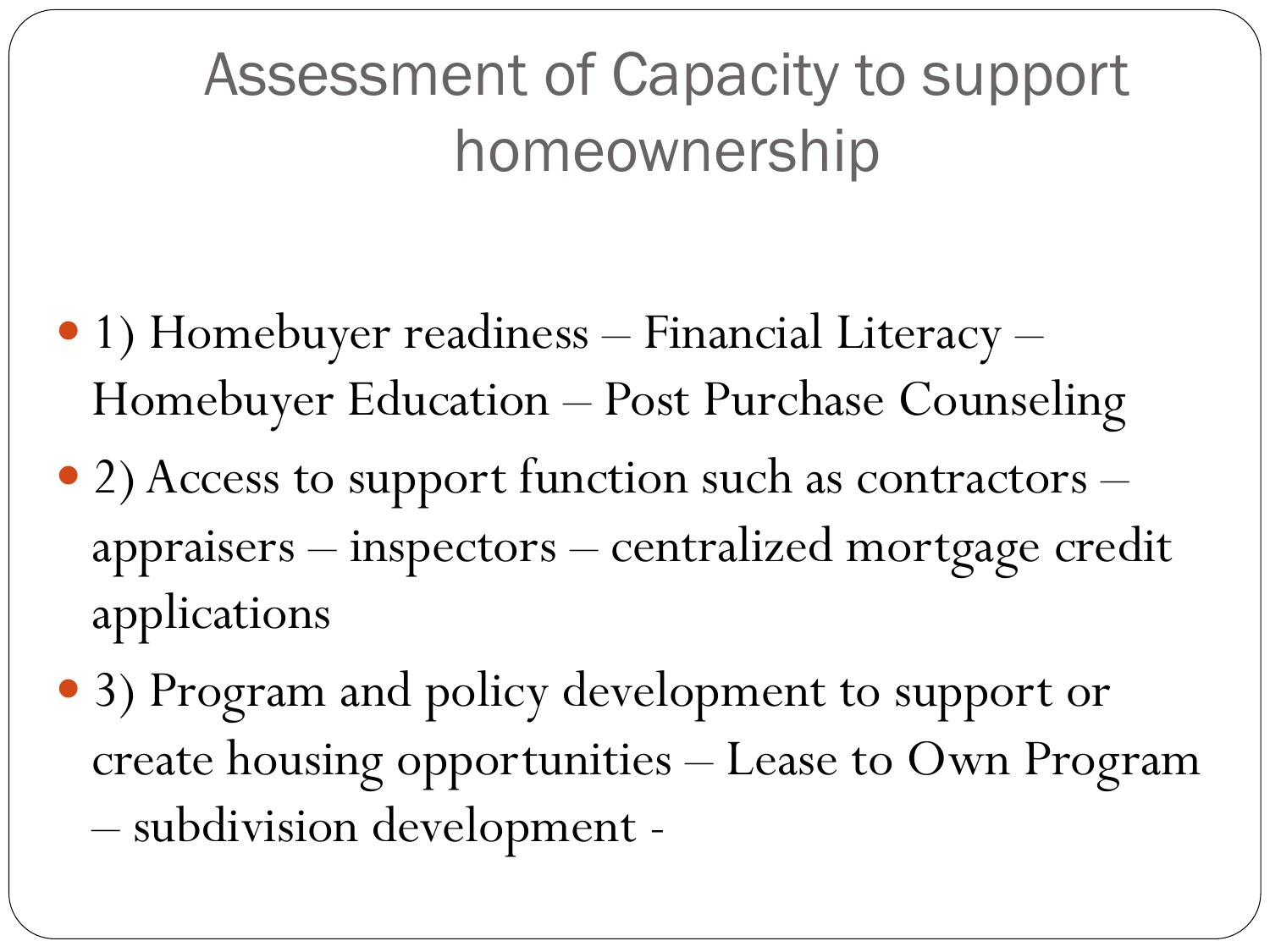## Review of Infrastructure to support homeownership

- 1) Physical issues Land impact on affordability
- 2) Water Sewer Roads impact on affordability
- 3) Building methods and cost impact on affordability
- a) onsite stick build
- b) manufactured
- c) offsite stick built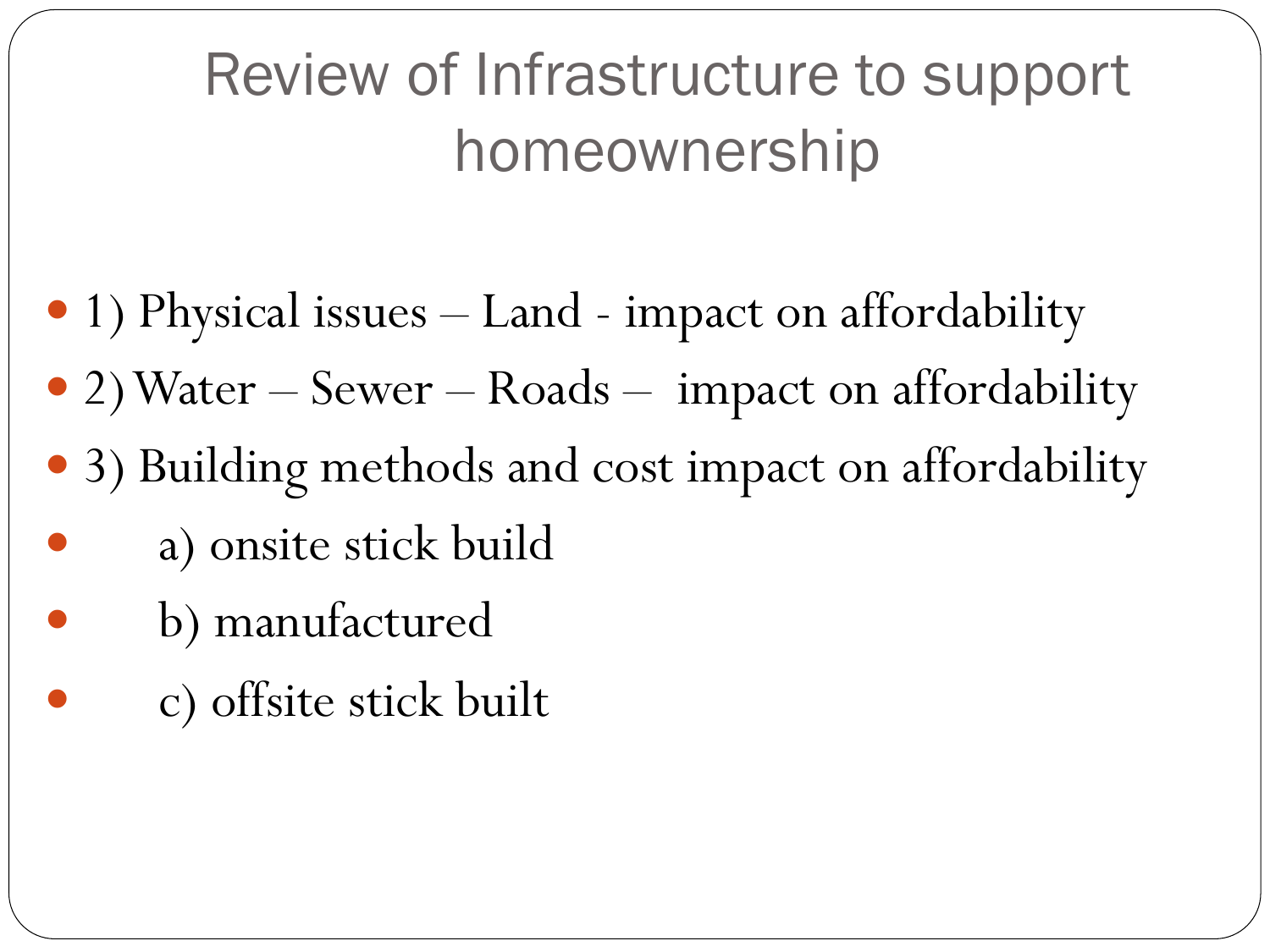#### Recommendations will include these ideas

- Build a Foundation Building the homes normally is not the first step
- Limit risk understanding future financial obligations
- Life Cycle Cost Analysis cheapest not always lowest cost
- In homeownership buyers always have the last word